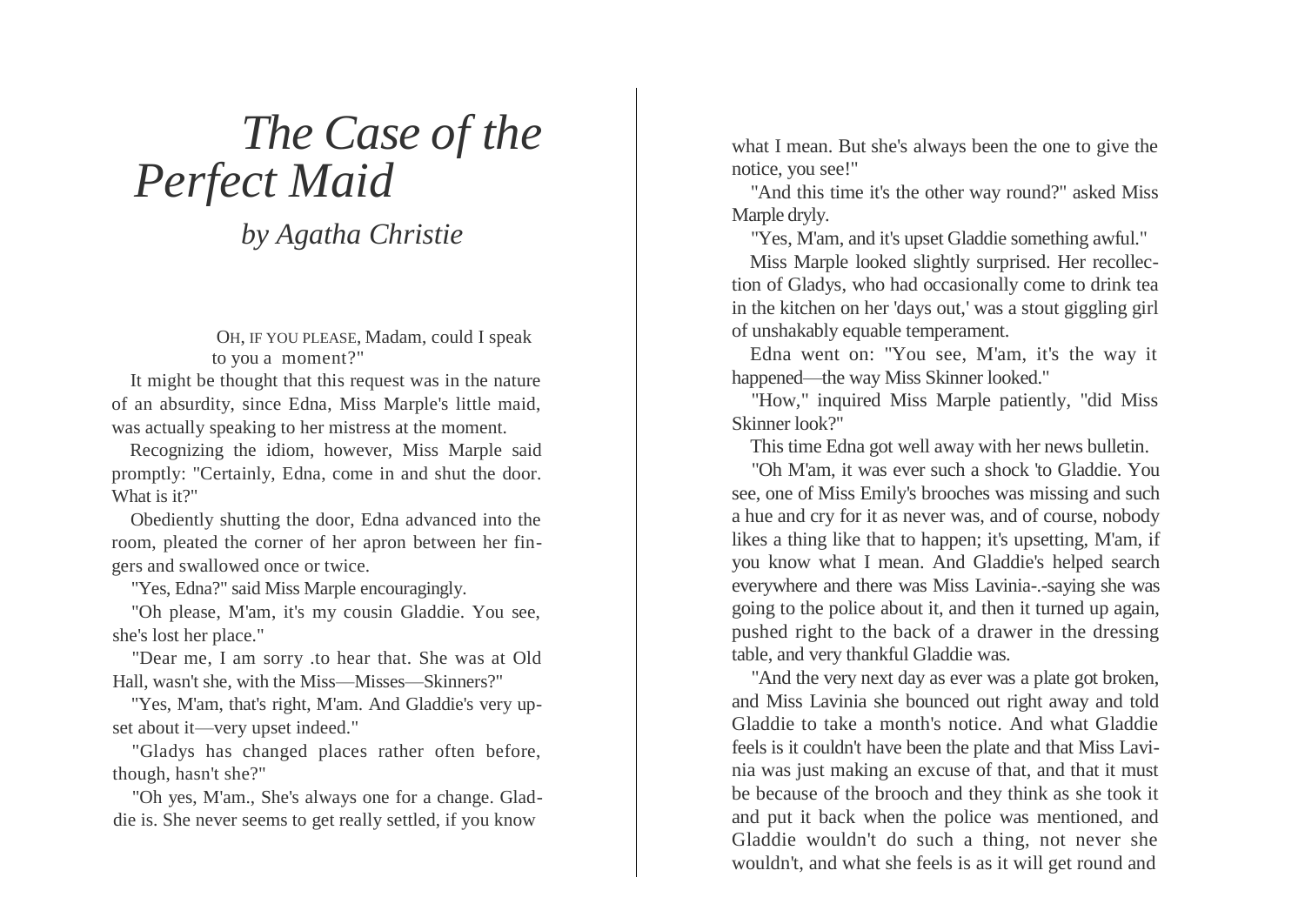tell against her and it's a very serious thing for a girl as you know, M'am."

Miss Marple nodded. Though having no particular liking for the bouncing, self-opinioned Gladys, she was quite sure of the girl's intrinsic honesty and could well imagine that the affair must have upset her.

Edna said wistfully: "I suppose, M'am, there isn't anything you could do about it? Gladdie's in ever such a taking."

"Tell her not to be silly," said Miss Marple crisply. "If she didn't take the brooch—which I'm sure she didn't then she has no cause to be upset."

"It'll get about," said Edna dismally.

Miss Marple said. "I—er—am going up that way this afternoon. I'll have word with the Misses Skinners."

"Oh, thank you, Madam," said Edna.

Old Hall was a big Victorian house surrounded by woods and parkland. Since it had been proved unlettable and unsalable as it was, an enterprising speculator had divided it into four flats with a central hot water system, and the use of "the grounds" to be held in common by the tenants. The experiment had been satisfactory. A rich and eccentric old lady and her maid occupied one flat. The old lady had a passion for birds and entertained a feathered gathering to meals every day. A retired Indian judge and his wife rented a second. A very young couple, recently married, occupied the third, and the fourth had been taken only two months ago by two maiden ladies of the name of Skinner. The

with each other, since none of them had anything in common. The landlord had been heard to say that this was an excellent thing. What he dreaded were friendships followed by estrangements and subsequent complaints to him.

Miss Marple was acquainted with all the tenants, though she knew none of them well. The elder Miss Skinner, Miss Lavinia, was what might be termed the working member of the firm. Miss Emily, the younger, spent most of her time in bed suffering from various complaints which, in the opinion of St. Mary Mead, were largely imaginary. Only Miss Lavinia believed devoutly in her sister's martyrdom and patience under affliction, and willingly ran errands and trotted up and down to the village for things that "my sister had suddenly fancied."

It was the view of St. Mary Mead that if Miss Emily suffered half as much as she said she did, she would have sent for Doctor Haydock long ago. But Miss Emily, when this was hinted to her, shut her eyes in a superior way and murmured that her case was not a simple one the best specialists in London had been baffled by it and that a wonderful new man had put her on a most revolutionary course of treatment and that she really hoped her health would improve under it. No humdrum  $G.P.<sup>2</sup>$  could possibly understand her case.

"And it's my opinion," said the outspoken Miss Hartnell, "that she's very wise not tossen'd for him. Dear Doctor Haydock, in that breezy manner of his, would

*'G. P.:* **General Practitioner (i.e. a doctor who does not specialize).**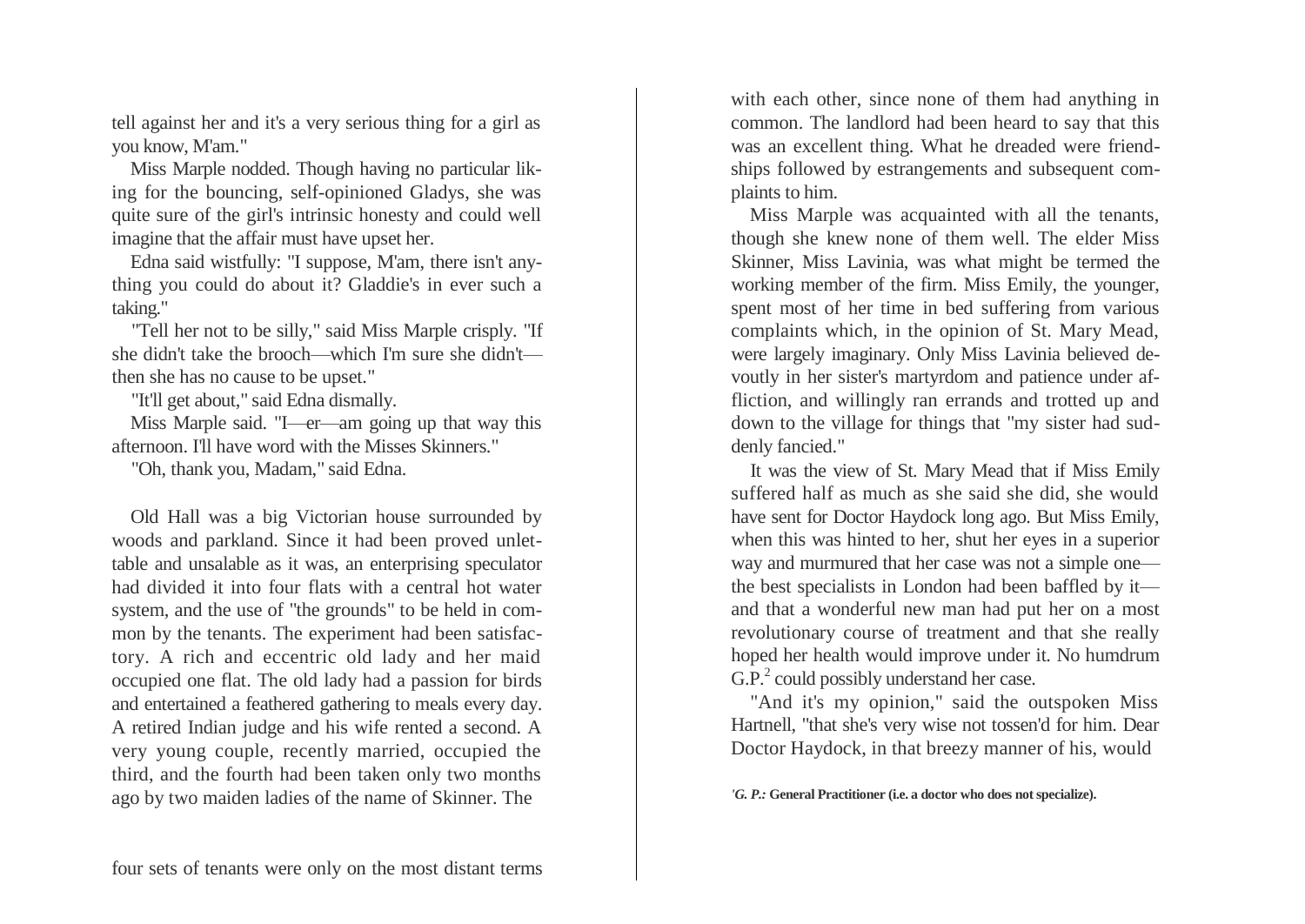tell her that there was nothing the matter with her and to get up and not make a fuss! Do her a lot of good!"

Failing such arbitrary treatment, however, Miss Emily continued to lie on sofas, to surround herself with strange little pill boxes, and to reject nearly everything that had been cooked for her and ask for something else—usually something difficult and inconvenient to get.

The door was opened to Miss Marple by "Gladdie," looking more depressed than Miss Marple had ever thought possible. In the sitting roqm (a quarter of the late drawing room, which had been partitioned into a dining room, drawing room, bathroom and housemaid's cupboard), Miss Lavinia rose to greet Miss Marple.

Lavinia Skinner was a tail, gaunt, bony female of fifty. She had a gruff voice and an abrupt manner.

"Nice to see you," she said. "Emily's lying downfeeling low today, poor dear. Hope she'll see you, it would cheer her up, but there are times when she doesn't feel up to seeing anybody. Poor dear, she's wonderfully patient."

Miss Marple responded politely. Servants were the main topic of conversation in St. Mary Mead so it was not difficult to lead the conversation in that direction. Miss Marple said she had heard that that nice girl, Gladys Holmes, was leaving?

Miss Lavinia nodded.

"Wednesday week. Broke things, you know. Can't have that."

Miss Marple sighed and said we all had to put up with things nowadays. It was so difficult to get girls to come to the country. Did Miss Skinner really think it was wise to part with Gladys?

"Know it's difficult to get servants," admitted Miss Lavinia. "The Devereuxs haven't got anybody—but then I don't wonder—always quarreling, jazz on all night meals any time—that girl knows nothing of housekeeping, I pity her husband! Then the Larkins have just lost their maid. Of course, what with the judge's Indian temper and his wanting Chota Hazri, as he calls it, at 6 in the morning and Mrs. Larkin always fussing, I don't wonder at that, either. Mrs. Carmichael's Janet is a fixture, of course—though in my opinion she's the most disagreeable woman, and absolutely bullied the old lady."

"Then don't you think you might reconsider your decision about Gladys. She really is a nice girl. I know all her family; very honest and superior."

Miss Lavinia shook her head.

"I've got my reasons," she said importantly.

Miss Marple murmured: "You missed a brooch, I understand—"

"Now who has been talking? I suppose the girl has. Quite frankly, I'm almost certain she took it. And then got frightened and put it back—but of course one can't say anything unless one is sure." She changed the subject. "Do come and see Miss Emily, Miss Marple. I'm sure it would do her good."

Miss Marple followed meekly to where Miss Lavinia knocked on a door; was bidden enter and ushered her guest into the best room in the flat, most of the light of which was excluded by half-drawn blinds. Miss Emily was lying in bed, apparently enjoying the half gloom and her own indefinite sufferings.

The dim light showed her to be a thin, indecisive looking creature, with a good deal of grayish yellow hair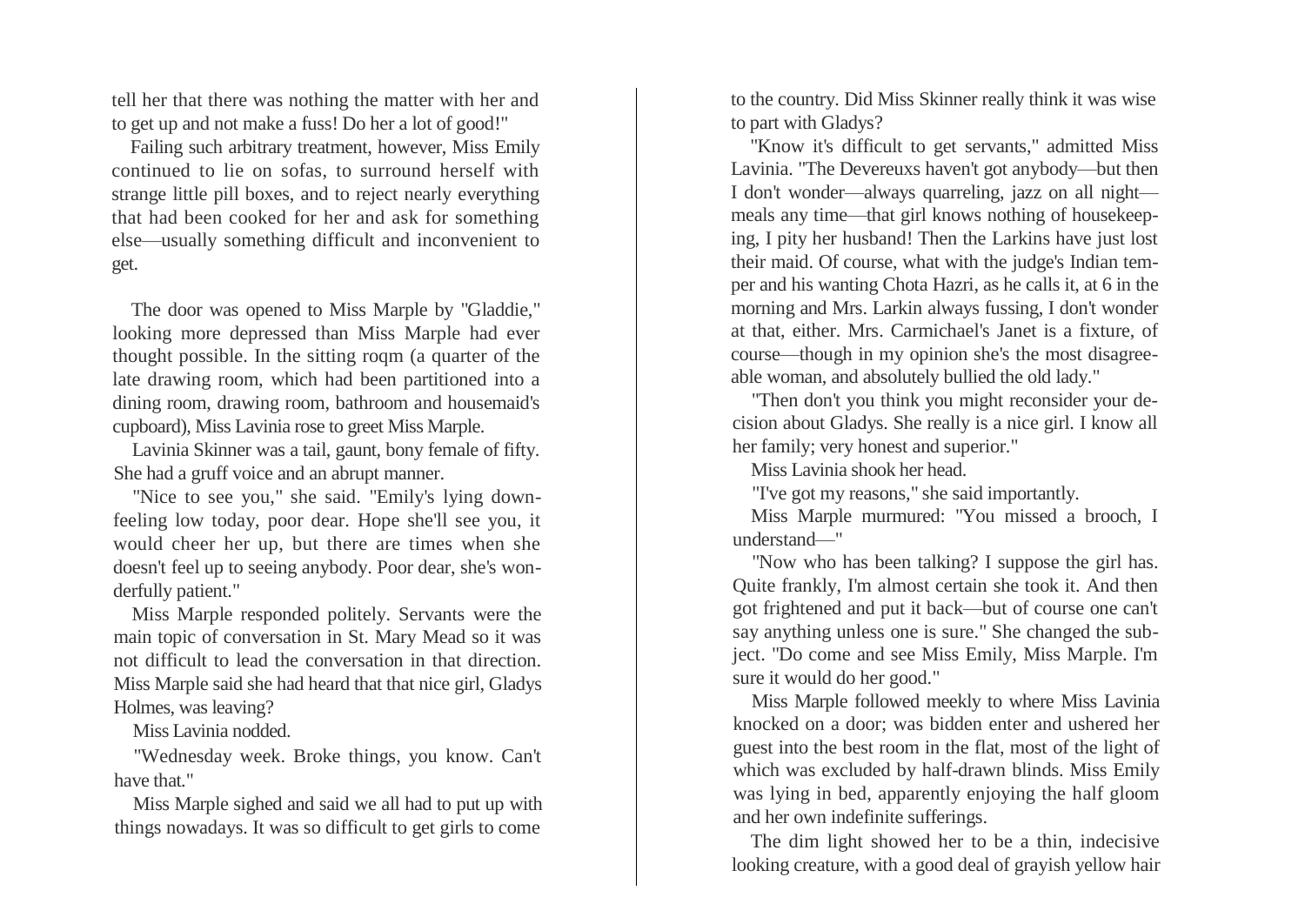untidily wound around her head and erupting into curls, the whole thing looking like a bird's nest of which no self-respecting bird could be proud. There was a smell in the room of eau-de-cologne, stale biscuits and camphor.

With half-closed eyes and in a thin, weak voice, Emily Skinner explained that this was "one of her bad days."

"The worst of ill-health is," said Miss Emily in a melancholy tone, "that one knows what a burden one is to everyone around one.

"Lavinia is very good to me. Lavvie dear, I do so hate giving trouble but if my hot water bottle could only be filled in the way I like it — too full it weighs on me so on the other hand, if it is not sufficiently filled, it gets cold immediately!"

"I'm sorry, dear. Give it to me. I will empty a little out."

"Perhaps, if you're doing that, it might be refilled. There are no rusks<sup>3</sup> in the house, I suppose — no, no, it doesn't matter. I can do without. Some weak tea and a slice of lemon — no lemons? No, really, I couldn't drink tea without lemon. I think the milk was slightly turned this morning. It has put me right against milk in my tea. It doesn't matter. I can do without my tea. Only I do feel so weak. Oysters, they say, are nourishing. I wonder if I could fancy a few. No, no, too much bother to get hold of them so late in the day. I can fast until tomorrow."

Lavinia left the room murmuring something incoherent about bicycling down to the village.

Miss Emily smiled feebly at her guest and remarked that she did hate giving anyone any trouble.

Miss Marple told Edna that evening that she was afraid her embassy had met with no success.

She was rather troubled to find that rumors as to Gladys' dishonesty were already going around the village.

In the Post Office, Miss Wetherby tackled her: "My dear Jane, they gave her a written reference saying she was willing and sober and respectable, but saying nothing about honesty. That seems to me most significant! I hear there was some trouble about a brooch. I think there must be something in it, you know, because one doesn't let a servant go nowadays unless it's something rather grave. They'll find it most difficult to get anyone else. Girls simply will not go to Old Hall. They're nervous coming home on their days out. You'll see, the Skinners won't find anyone else, and then, perhaps that dreadful hypochondriac sister will have to get up and do something!"

Great was the chagrin of the village when it was made known that the Misses Skinners had engaged, from an agency, a new maid who, by all accounts, was a perfect paragon.

"A three years' reference recommending her most warmly, she prefers the country, and actually asks less wages than Gladys. I really feel we have been most fortunate."

"Well, really," said Miss Marple, to whom these details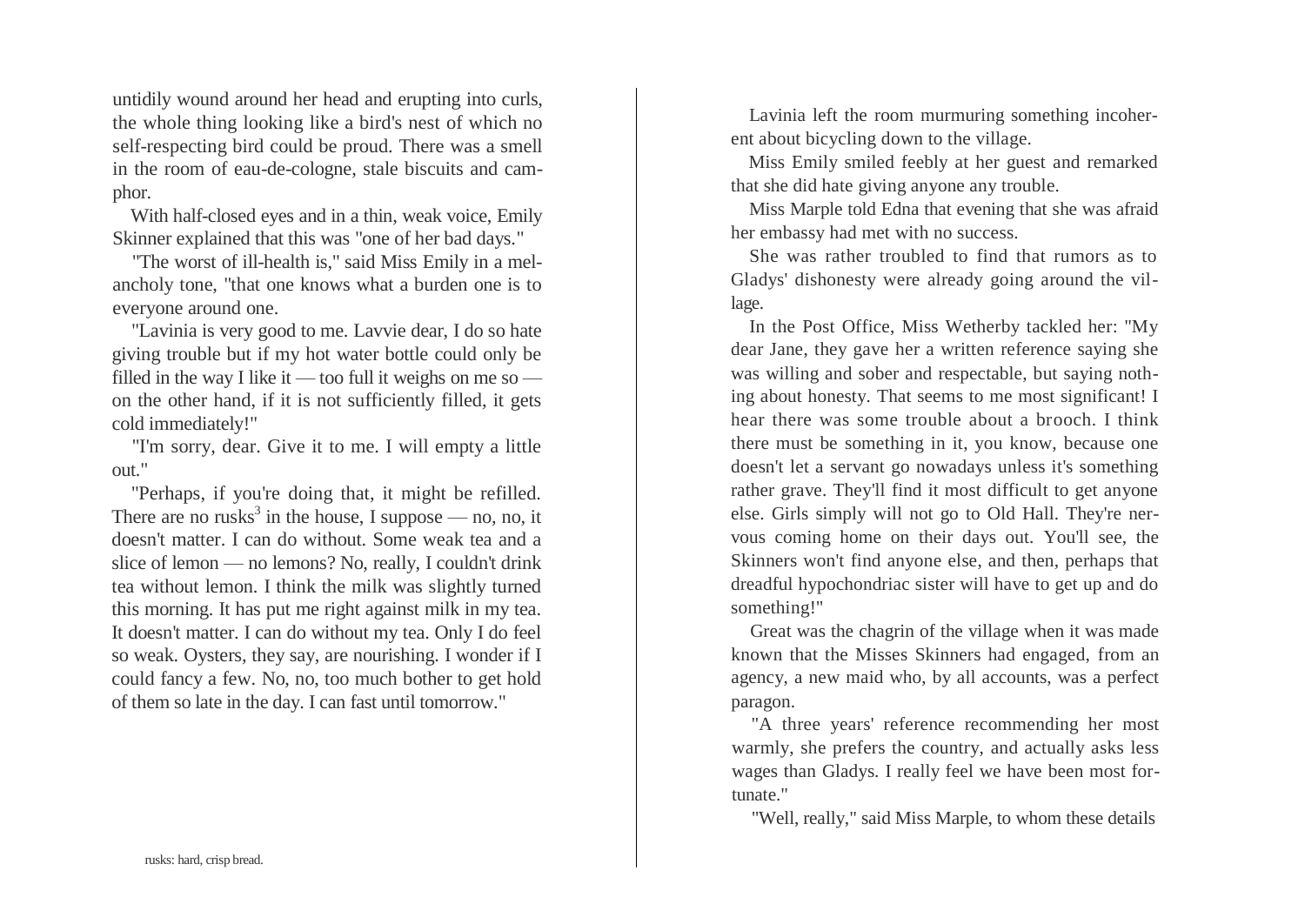were imparted by Miss Lavinia in the fishmonger's shop. "It does seem too good to be true."

It then became the opinion of St. Mary Mead that the paragon would cry off at the last minute and fail to arrive.

None of these prognostications came true however, and the village was able to observe the domestic treasure, by name, Mary Higgins, driving through the village in Reed's taxi to Old Hall. It had to be admitted that her appearance was good. A most respectable looking woman, very neatly dressed.

When Miss Marple next visited Old Hall, on the occasion of recruiting stall-holders for the Vicarage Fete, Mary Higgins opened the door. She was certainly a most superior looking maid, at a guess forty years of age, with neat black hair, rosy cheeks, a plump figure discreetly arrayed in black with a white apron and cap—"quite the good, old-fashioned type of servant," as Miss Marple explained afterwards, and with the proper, inaudible, respectful voice, so different from the loud but adenoidal accents of Gladys.

Miss Lavinia was looking far less harassed than usual and, although she regretted that she could not take a stall owing to her preoccupation with her sister, she nevertheless tendered a handsome monetary contribution, and promised to produce a consignment of penwipers and babies' socks.

Miss Marple commented on her air of well-being.

"I really feel I owe a great deal to Mary. I am so thankful I had the resolution to get rid of that other girl. Mary is really invaluable. Cooks nicely and waits beautifully

and keeps our little flat scrupulously clean—mattresses turned over every day. And she is really wonderful with Emily!"

Miss Marple hastily inquired after Emily.

"Oh, poor dear, she has been very much under the weather lately. She can't help it, of course, but it really makes things a little difficult, sometimes. Wanting certain things cooked and then, when they come, saying she can't eat now—and then wanting them again half an hour later and everything spoilt and having to be done again. It makes, of course, a lot of work—but fortunately Mary does not seem to mind at all. She's used to waiting on invalids, she says, and understands them. It is such a comfort."

"Dear me," said Miss Marple. "You are fortunate."

"Yes, indeed. I really feel Mary has been sent to us as an answer to prayer."

"She sounds to me," said Miss Marple, "almost too good to be true. I should—well, I should be a little careful if I were you."

Lavinia Skinner failed to perceive the point of this remark. She said: "Oh! I assure you I do all I can to make her comfortable. I don't know^what I should do if she left."

"I don't expect she'll leave until she's ready to leave," said Miss Marple and stared very hard at her hostess.

Miss Lavinia said: "If one has no domestic worries, it takes such a load off one's mind, doesn't it? How is your little Edna shaping?"

"She's doing quite nicely. Not much ahead, of course. Not like your Mary. Still I do know all about Edna, because she's a village girl."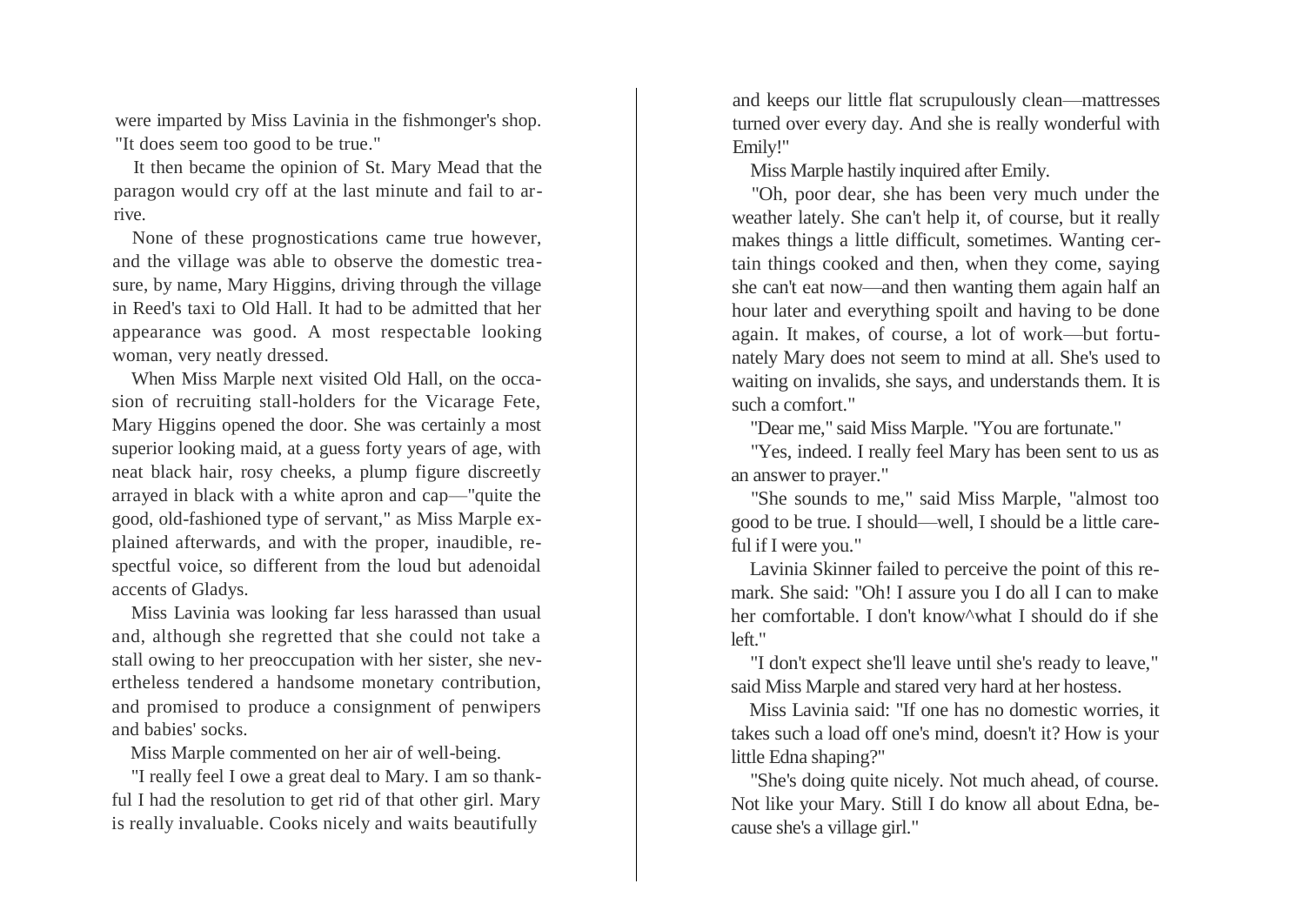As she went out into the hall she heard the invalid's voice fretfully raised: "This compress has been allowed to get quite dry—Doctor Allerton particularly said moisture continually renewed. There, there, leave it. I want a cup of tea and a boiled egg—boiled only three minutes and a half, remember, and send Miss Lavinia to me."

The efficient Mary emerged from the bedroom and, saying to Lavinia, "Miss Emily is asking for you, Madam," proceeded to open the door for Miss Marple, helping her into her coat and handing her her umbrella in the most irreproachable fashion.

Miss Marple took the umbrella, dropped it, tried to pick it up and dropped her bag which flew open. Mary politely retrieved various odds and ends—a handkerchief, an engagement book, an old-fashioned leather purse, two shillings, three pennies and a striped piece of peppermint rock.

Miss Marple received the last with some signs of confusion.

"Oh dear, that must have been Mrs. Clement's little boy. He was sucking it, I remember, and he took my bag to play with. He must have put it inside. It's terribly sticky, isn't it?"

"Shall I take it, Madam?"

"Oh, would you? Thank you so much."

Mary stooped to retrieve the last item, a small mirror, upon recovering which Miss Marple exclaimed fervently; "How lucky now that that isn't broken."

She thereupon departed, Mary standing politely by the door holding a piece of striped rock with a completely expressionless face.

For ten days longer St. Mary Mead had to endure hearing of the excellencies of Miss Lavinia's and Miss Emily's treasure.

On the eleventh day, the village awoke to its big thrill.

Mary, the paragon, was missing! Her bed had not been slept in and the front door was found ajar. She had slipped out quietly during the night.

And not Mary alone was missing! Two brooches and five rings of Miss Lavinia's; three rings, a pendant, a bracelet and four brooches of Miss Emily's were missing also!

It was the beginning of a chapter of catastrophe.

Young Mrs. Devereux had lost her diamonds which she kept in an unlocked drawer and also some valuable furs given to her as a wedding present. The judge and his wife also had had jewelry taken and a certain amount of money. Mrs. Carmichael was the greatest sufferer. Not only had she some very valuable jewels but she also kept a large sum of money in the flat which had gone. It had been Janet's evening out and her mistress was in the habit of walking round the gardens at dusk calling to the birds and scattering crumbs. It seemed clear that Mary, the perfect maid, had had keys to fit all the flats!

There was, it must be confessed, a certain amount of ill-natured pleasure in St. Mary Mead. Miss Lavinia had boasted so much of her marvelous Mary.

"And all the time, my dear, just a common thief!"

Interesting revelation followed. Not only had Mary disappeared into the blue, but the agency who had provided her and vouched for her credentials was alarmed to find that the Mary Higgins who had applied to them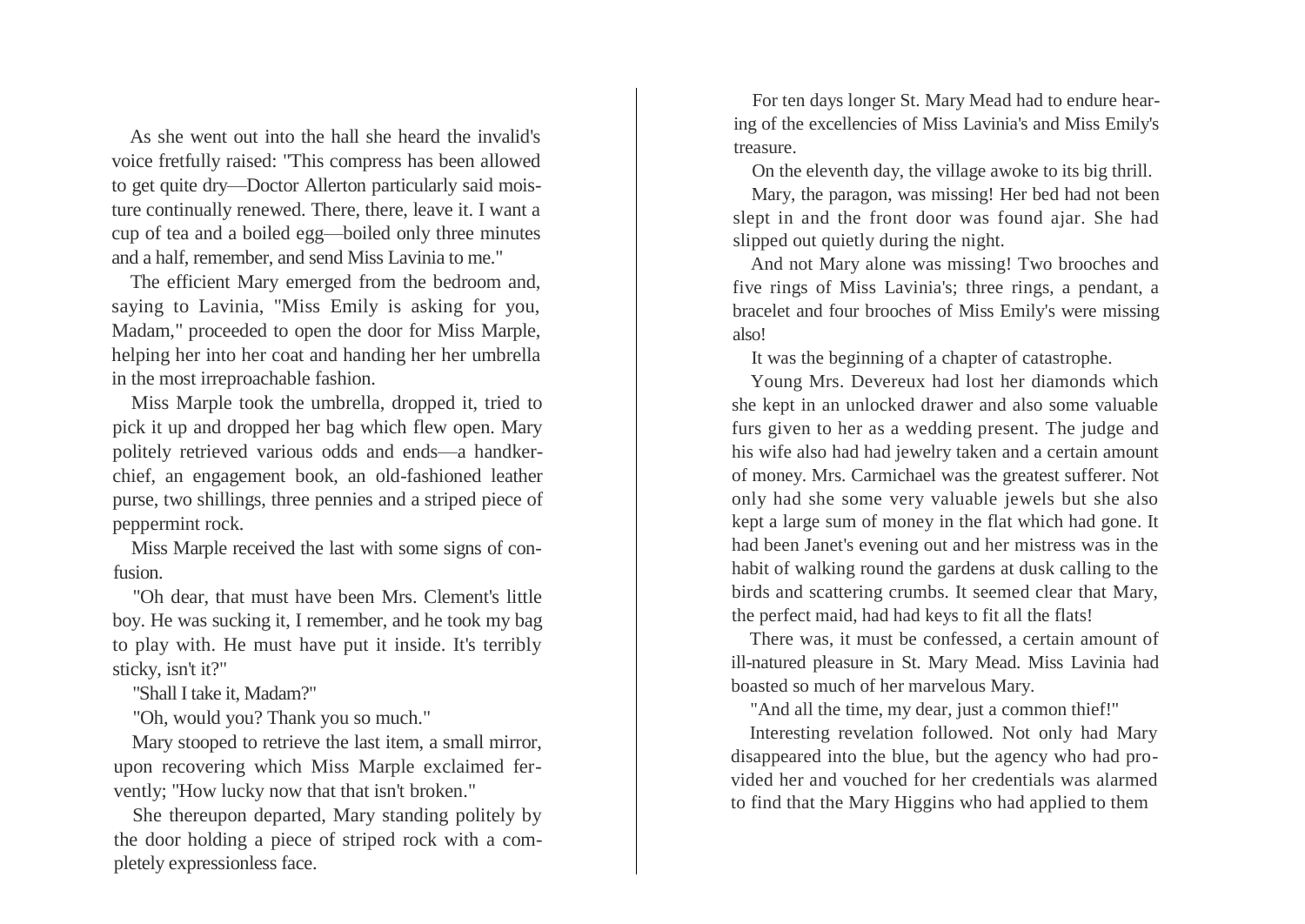and whose references they had taken up had, to all intents and purposes, never existed. It was the name of a bona fide servant who had lived with the bona fide sister of a dean, but the real Mary Higgins was existing peacefully in a place in Cornwall.

"Clever, the whole thing," Inspector Slack was forced to admit. "And, if you ask me, that woman works in with a gang. There was a case of much the same kind in Northumberland a year ago. Stuff was never traced and they never caught her. However, we'll do better than that in Much Benham!"

Inspector Slack was always a confident man.

Nevertheless, weeks passed and Mary Higgins remained triumphantly at large. In vain Inspector Slack redoubled that energy that so belied his name.

Miss Lavinia remained tearful. Miss Emily was so upset, and felt so alarmed by her condition that she actually sent for Doctor Hay dock.

The whole of the village was terribly anxious to know what he thought of Miss Emily's claims to ill health, but naturally could not ask him. Satisfactory data came to hand on the subject, however, through Mr. Meek, the chemist's assistant, who was walking out with Clara, Mrs. Price-Ridley's maid. It was then known that Doctor Haydock had prescribed a mixture of assafoetida and valerian which, according to Mr. Meek, was the stock remedy of malingerers in the Army!

Soon afterwards it was learned that Miss Emily, not relishing the medical attention she had had, was declaring that in the state of her health she felt it her duty to

prints are on it. I think they should be satisfactory—she touched an extremely sticky substance a moment previously." .

Inspector Slack stared.

"Did you get her fingerprints on purpose?"

"Of course."

"You suspected her then?"

"Well, you know it did strike me that she was a little too good to be true. I practically told Miss Lavinia so. But she simply wouldn't take the hint! I'm afraid, you know, Inspector, that I don't believe in paragons. Most of us have our faults—and domestic service shows them up very quickly!"

"Well," said Inspector Slack, recovering his balance, "I'm obliged to you, I'm sure. We'll send these up to the Yard and see what they have to say."

He stopped. Miss Marple had put her head a little on one side and was regarding him with a good deal of meaning.

"You wouldn't consider, I suppose, Inspector, looking a little nearer home?"

"What do you mean, Miss Marple?"

"It's very difficult to explain, but when you come across a peculiar thing you notice it. Although, often, peculiar things may be the merest trifles. I've felt that all along, you know;<sup>1</sup>1 mean about Gladys and the brooch. She's an honest girl; she didn't take that brooch. Then why did Miss Skinner think she did? Miss Skinner's not a fool; far from it! Why was she so anxious to let a girl go who was a good servant when servants are hard to get? It was peculiar, you know. So I wondered. I wondered a good deal. And I noticed another peculiar thing! Miss